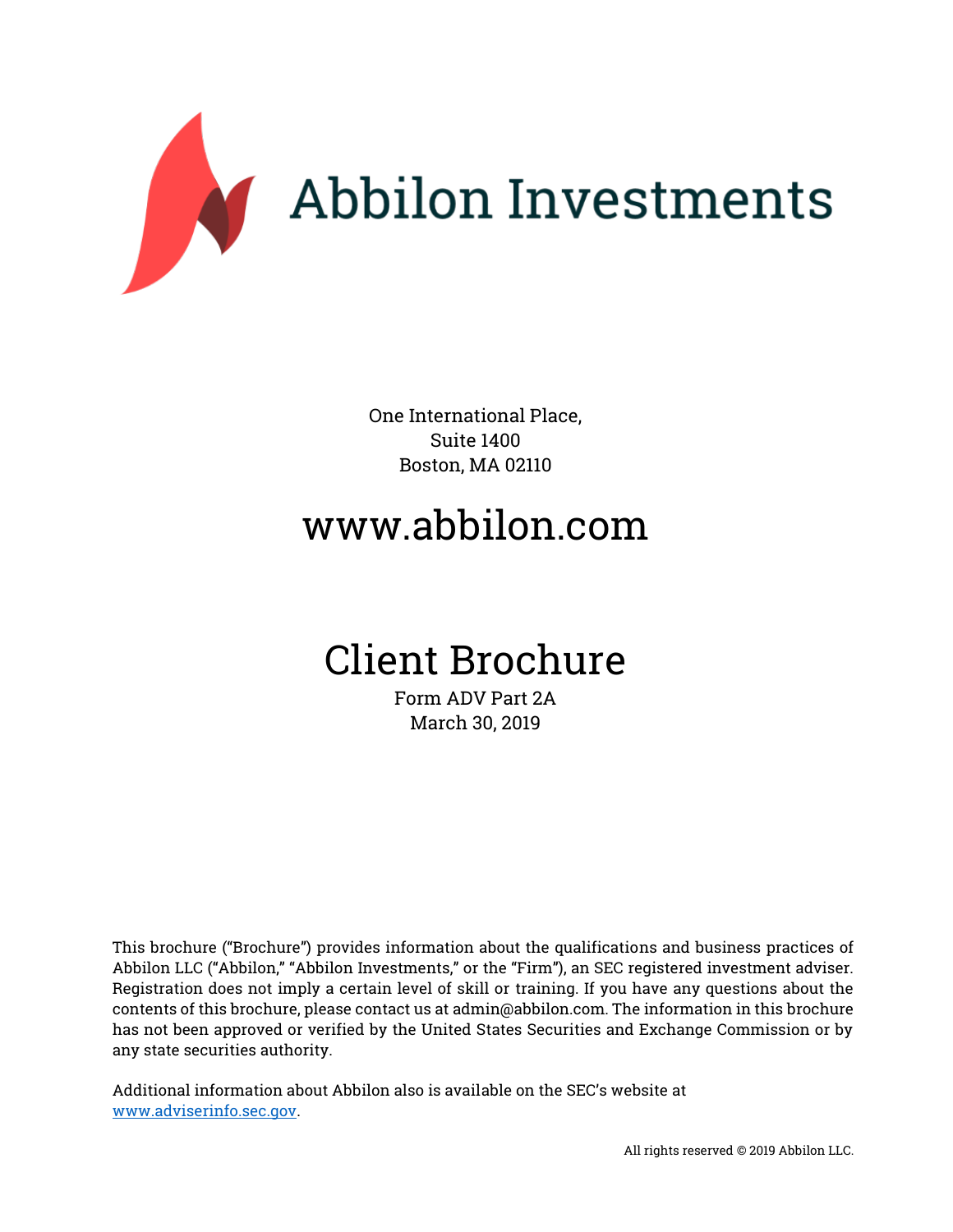# Table of Contents

| Item 2.  |                                                                                           |  |
|----------|-------------------------------------------------------------------------------------------|--|
| Item 4.  |                                                                                           |  |
| Α.       |                                                                                           |  |
| В.       |                                                                                           |  |
| C.       |                                                                                           |  |
| D.       |                                                                                           |  |
| E.       |                                                                                           |  |
| F.       |                                                                                           |  |
|          |                                                                                           |  |
| Α.       |                                                                                           |  |
| В.       |                                                                                           |  |
| C.       |                                                                                           |  |
| D.       |                                                                                           |  |
|          |                                                                                           |  |
|          |                                                                                           |  |
|          |                                                                                           |  |
|          |                                                                                           |  |
|          |                                                                                           |  |
|          |                                                                                           |  |
|          |                                                                                           |  |
| Item 9.  |                                                                                           |  |
| Item 10. |                                                                                           |  |
| Item 11. | Code of Ethics, Participation or Interest in Client Transactions and Personal Trading  14 |  |
|          |                                                                                           |  |
|          |                                                                                           |  |
|          |                                                                                           |  |
| Item 12. |                                                                                           |  |
|          |                                                                                           |  |
|          |                                                                                           |  |
|          |                                                                                           |  |
|          |                                                                                           |  |
|          |                                                                                           |  |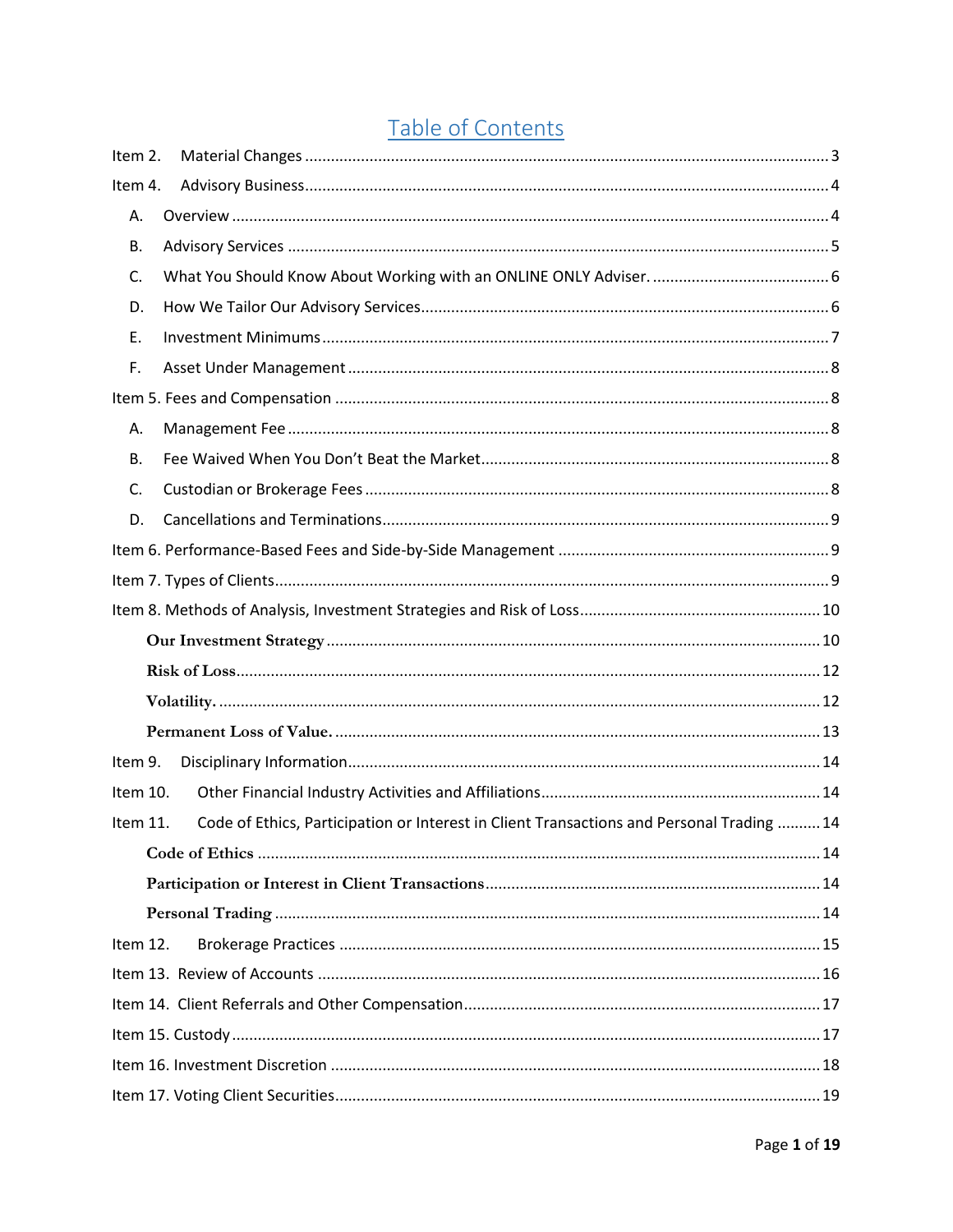|--|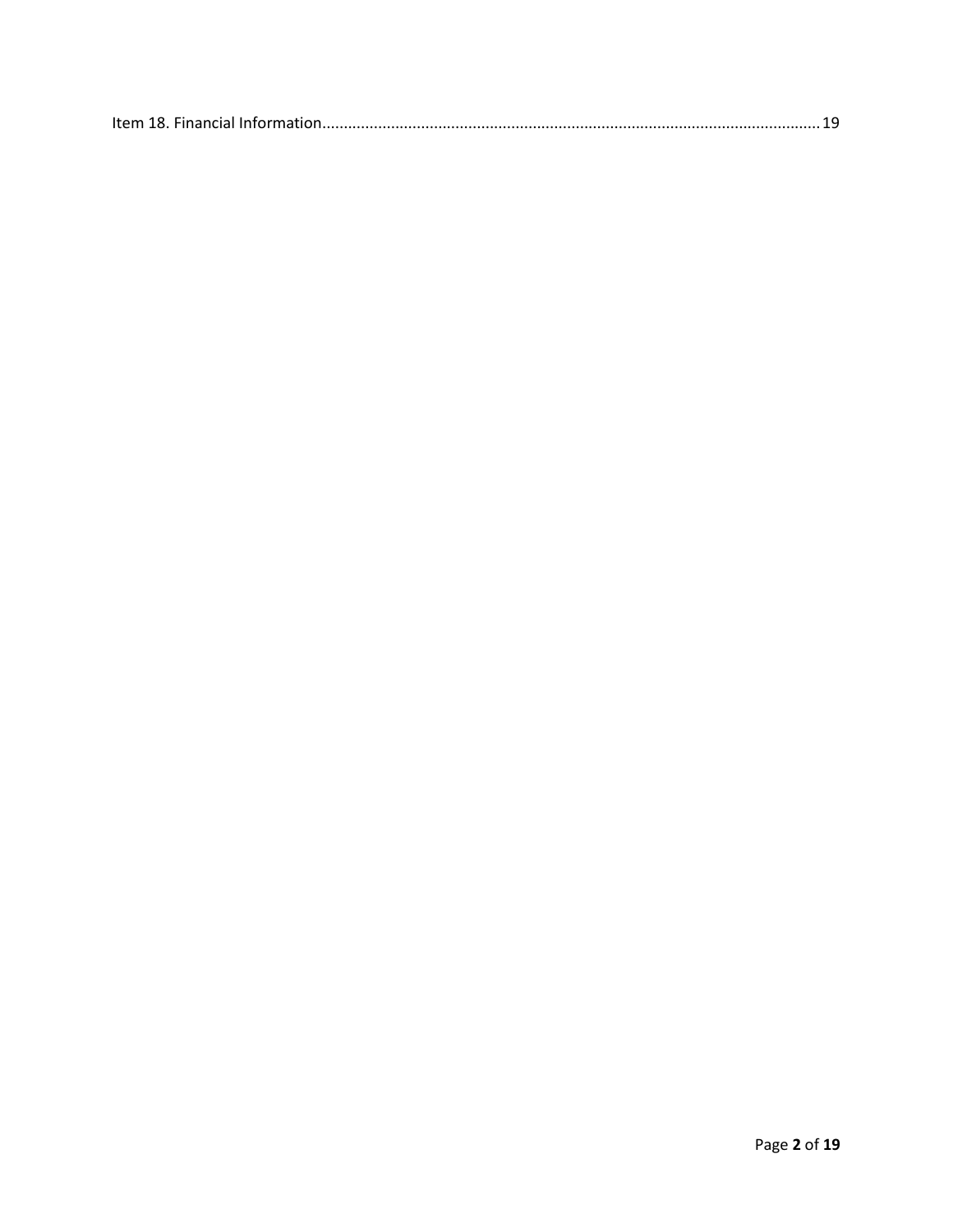# <span id="page-3-0"></span>**Item 2. Material Changes**

The following material changes have occurred since the initial filing of our Form ADV:

- The Firm is now using "Interactive Brokers, LLC" as custodian or broker dealer for clients, unless Clients specifically request or hire a different broker or custodian for their assets.
- The fee structure has changed. Previously, we were charging an annual Service Fee of 1.00% of assets under management, which including trading commissions. The fee was waived whenever a client's performance for a given year was negative. The new fee structure is as follows:
	- o We charge a management fee of up to 1.00% of assets under management, but the fee does not include trading commissions or other fees charged by the Client's broker or custodian.
	- o The management fee is waived if the Client's annual total return is less than the total return of the Standard & Poor's 500 Index, as reported in the Wall Street Journal.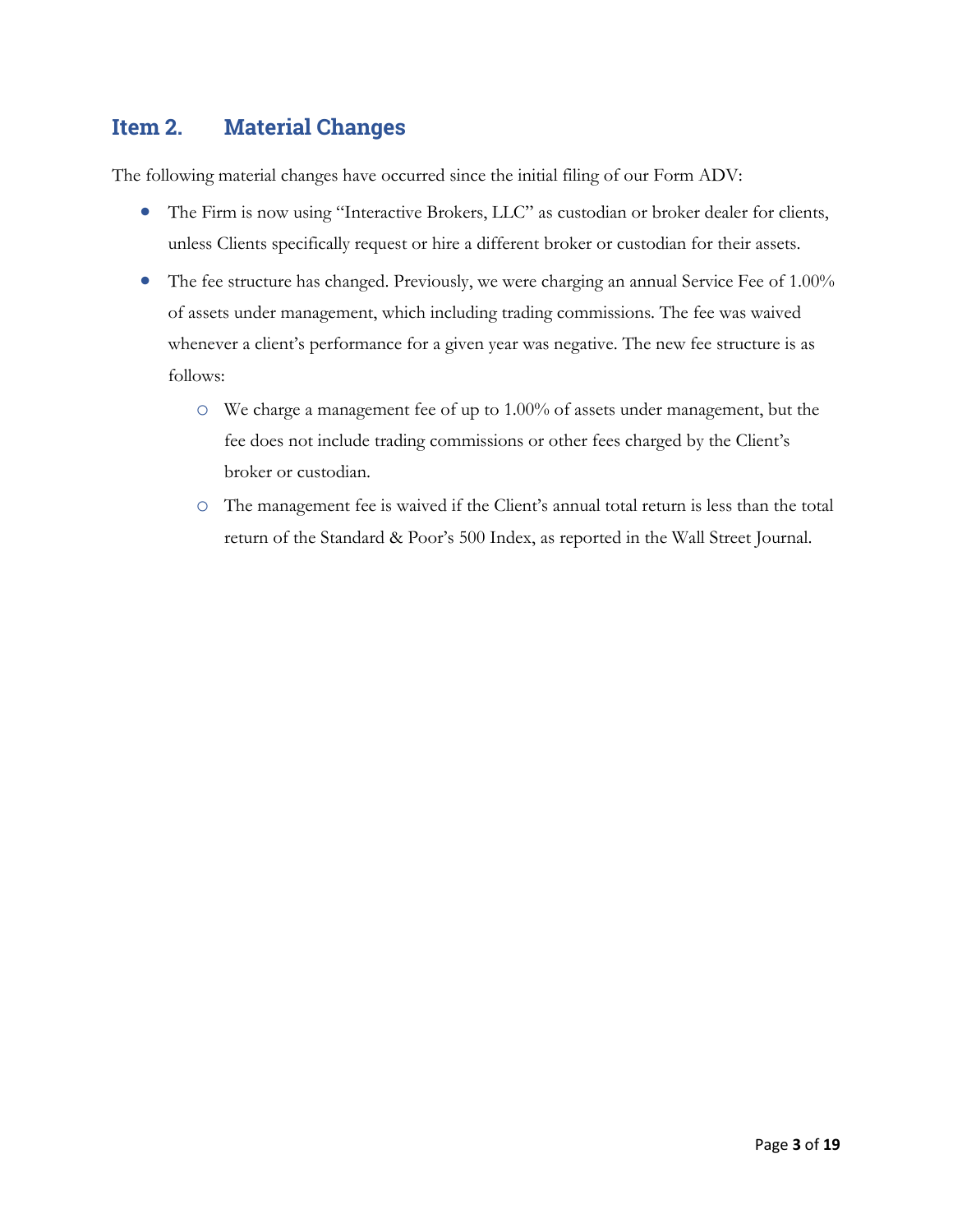## <span id="page-4-0"></span>**Item 4. Advisory Business**

### <span id="page-4-1"></span>A. Overview

Abbilon LLC ("Abbilon," 'Abbilon Investments," "We," or the "Firm") is an investment adviser registered with the U.S. Securities and Exchange Commission (the "SEC"). We offer investment management services to individuals, institutions, and governments (individually, a "Client" and collectively, "Clients") exclusively online.

Our Mission is to all Clients, regardless of income or education levels, achieve financial independence. We pursuit our mission by investing our clients' assets in diverse portfolios of individual stocks. Unlike most investment advisers, we do not recommend investing in Actively Management Mutual Funds, Exchange Traded Funds ("ETFs") or Index Funds.

- **We Recommend and Manage Portfolios Comprised Primarily of Individual Stocks**. We believe direct ownership of several good companies, in diverse industries and regions, is the best way to earn superior investment returns over long periods.
- **If a Client's Annual Total Return is Lower than that of the S&P 500 Index, we will reimburse the Client's management fee for that year.** We charge Management Fee of 1.00% or less of the market value of your account (charged quarterly in arrears). This Management Fee is separate and distinct from any trading commissions or other fees your Broker may charge.
- **No Account Minimums.** We do not require a minimum balance to start or maintain your account. You can start investing with any amount and add more anytime, from anywhere. However, we may not be able to implement your investment plan adequately if your account balance is below \$5,000. In such cases, we may start investing your money in much fewer stocks than recommended, which will make your portfolio riskier.

Our founder and principal owner is Oriosto Medrano. We began offering our services to the public in November 2017. As of March 30, 2019, the Firm's assets under management are \$25,163.96.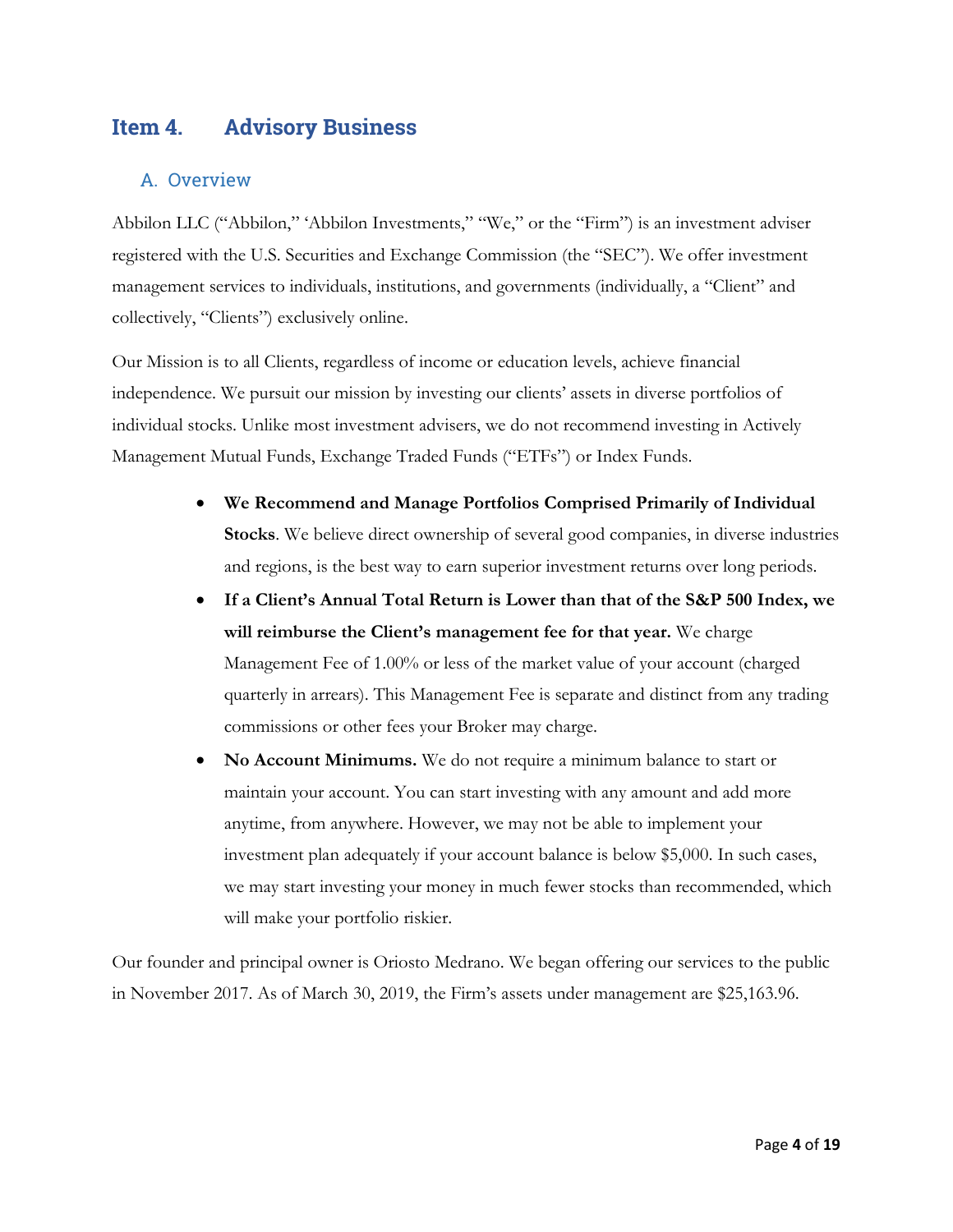## <span id="page-5-0"></span>B. Advisory Services

We offer ongoing discretionary investment management for our Clients. In addition, We provide investment research and general personal finance and retirement planning advice through our blogs and financial publications.

## **How Our Services Work:**

| 1. Answer a Few Questions         | 2. Open an Account            | 3. Let Us Invest for You      |
|-----------------------------------|-------------------------------|-------------------------------|
| Based on your financial           | If you accept our             | We buy shares of the          |
| profile, our Software             | recommendation, simply open   | recommended companies         |
| recommends an investment          | a brokerage account granting  | when prices are lower than    |
| plan consisting of the 15 to 25   | us discretionary authority to | intrinsic value and sell then |
| companies (a model portfolio)     | manage your money.            | when they are over value or   |
| best suited your financial goals. |                               | better opportunities arise.   |
|                                   |                               |                               |

## **How We Choose Your Investments**

At Abbilon, We don't believe in indexes or efficient markets. We evaluate thousands of companies and choose only those companies that meet our strict quality and value criteria. If none are available, we don't mind holding cash until they do. Our software measure companies objectively based on reported numbers and provides a list of potential candidates. Using our human judgment, We evaluate the intangibles and select the best group. Here's how it works:

|                               | 2                               | 3                               |
|-------------------------------|---------------------------------|---------------------------------|
| Each portfolio is comprised   | Each company is selected        | A person reviews the            |
| primarily of common stocks of | using computer technology       | Software's recommendations,     |
| publicly traded companies.    | and proprietary mathematical    | evaluates each company's        |
|                               | models (together, the           | intangibles such as             |
|                               | "Software") that measure each   | competition, management, and    |
|                               | company's fundamental           | business prospects, and selects |
|                               | quality, financial strength and | the 15 to 25 companies that, as |
|                               | intrinsic value to come up with | a group, offer the best safety  |
|                               | a list of the best investment   | and high returns potential.     |
|                               | opportunities available         |                                 |
|                               | according to our models.        |                                 |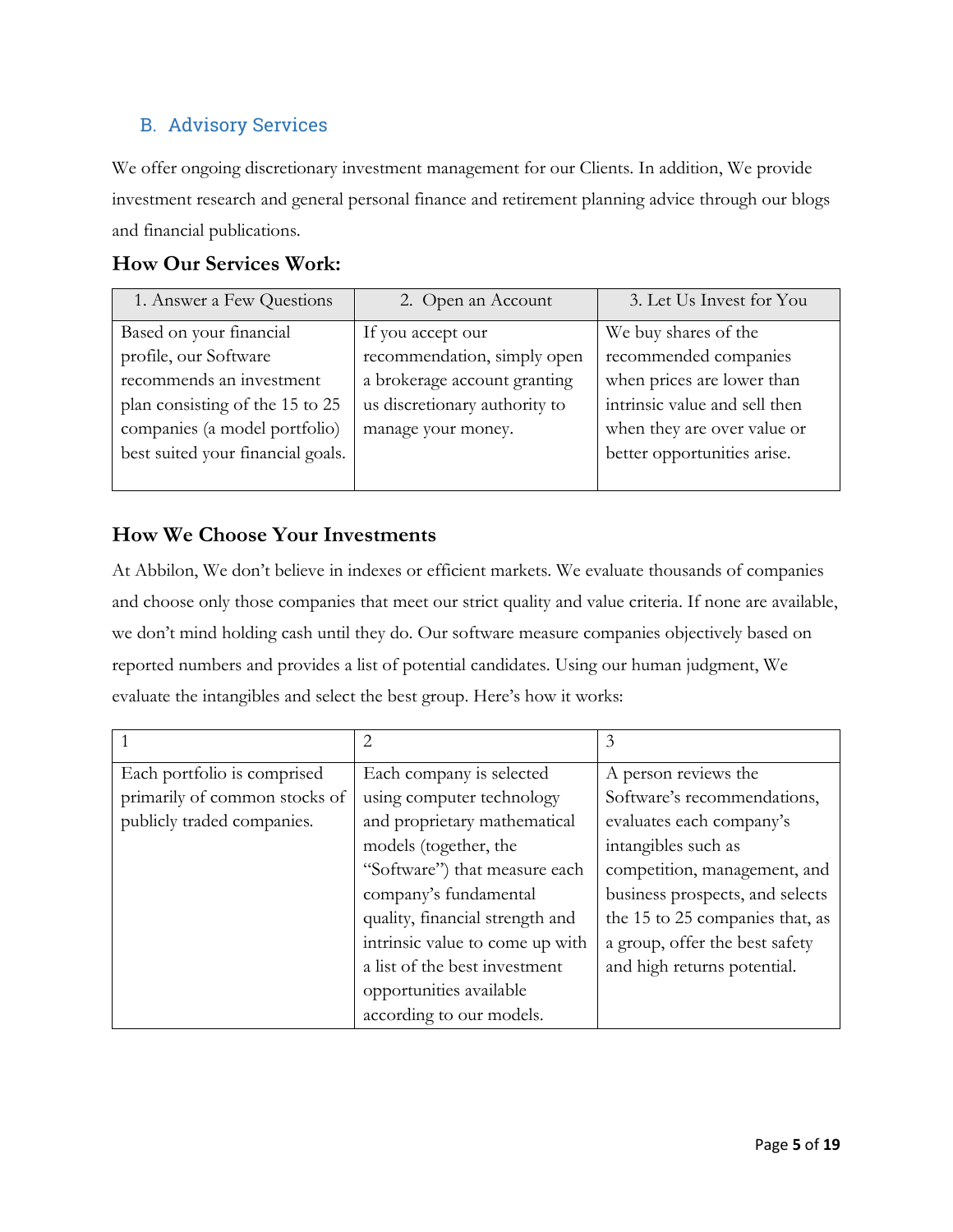#### <span id="page-6-0"></span>C. What You Should Know About Working with an ONLINE ONLY Adviser.

Your relationship with us will be strictly online. That is, we will communicate with you only through our website, emails, and other forms of electronic communications. Before hiring us as your investment adviser, therefore, please remember that:

- i. You must acknowledge your ability and willingness to conduct business with Abbilon electronically via internet or e-mail. Abbilon does make individual representatives available to discuss investments or servicing matters with any Client.
- ii. We recommend investment portfolios to you based solely on the information You provide to us online. We do not verify whether the answers you provide are accurate or complete. Since we rely on the information you provide to make investment selections for you, You must promptly notify us of any changes in your financial situation or investment objectives.
- iii. The investment portfolios we recommend are comprised of a relatively small number of individual stocks and cash. We believe this is the best way to earn superior returns over time. However, concentrated portfolios can be more volatile than portfolios comprised of mutual funds or many different securities.
- iv. We use proprietary quantitative models to rate each company's fundamental quality, financial safety, and intrinsic value. Each portfolio is comprised of the group of stocks which, according to our judgment, offers the best combination of protection against permanent loss of capital (regardless of past volatility) and investment returns.
- v. You must agree to receive all Account information and Account documents (including this Brochure), and any updates or changes to same, through Abbilon's website and Abbilon's electronic communications.
- vi. Unless noted otherwise on www.abbilon.com or within this Brochure, Abbilon's advisory service, the signature for the Account Agreement, and all documentation related to the advisory services are managed electronically.
- vii. We do not allow Clients to select their own investments or set investment restrictions.

#### <span id="page-6-1"></span>D. How We Tailor Our Advisory Services

We offer eight different risk-optimized investment portfolios of individual stocks. Each portfolio is designed to meet the investment needs and goals of individuals within a certain age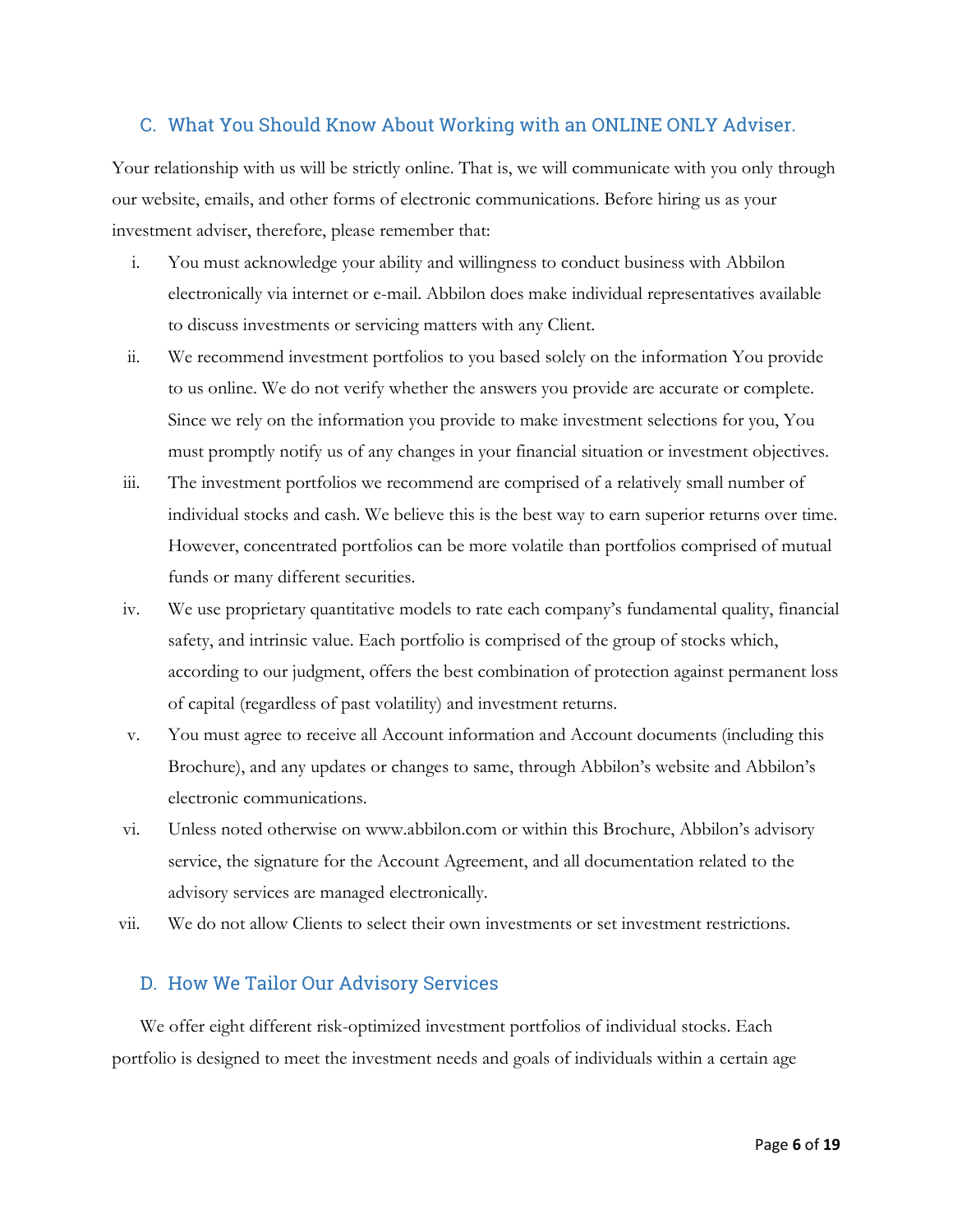range and net worth. Our Software assigns one of those portfolios to you based on the answers you provide to our online investor questionnaire.

Unlike other advisers, we do not believe in so called "risk tolerance" levels (much less asking the client what her or his "risk tolerance" is). All our portfolios are conservative: the primary objective is to avoid permanent losses; earning a profit comes second. To pursue this strategy, we will buy assets on your behalf only when, based on the facts and reasonable assumptions, we conclude there is a wide margin between current price and intrinsic value. This approach, in our judgment, offers the best combination of risk protection and potential for high returns regardless of your "risk tolerance."

Therefore, the primary difference between the portfolios recommended to clients of different ages is the stage in the life cycle of the companies comprising the portfolios. For example, the portfolio we recommend to persons between the ages of 18 and 28 might be comprised primarily of companies in the early stages of their life cycle (i.e., new, small, high growth companies which reinvest their earning instead of paying dividends). The portfolios we recommend to persons approaching retirement, on the other hand, are comprised primarily of large, mature companies that pay dividends.

Diversification is another tool we use to manage the level of risk in your portfolio. We use proprietary mathematical models to help us select companies different, relatively uncorrelated industries and regions. Proper diversification can help reduce the level of risk and volatility (which are not the same), but it cannot guarantee returns or avoidance of loss.

We do permit clients to choose their own investments or to restrict the type of investments we choose for them. All investments we select for you must meet our safety, fundamental quality, and intrinsic value requirements.

#### <span id="page-7-0"></span>E. Investment Minimums

There are not minimum investment requirements to start or maintain an account. However, because our investment portfolios consist primarily of direct ownership in company stocks, while your account balance is low, we may not be able to implement your investment plan as recommended. For example, instead of buying shares in 15 to 25 companies, we may have to start by owning 1 or 2 and gradually acquire other companies as your balance grows.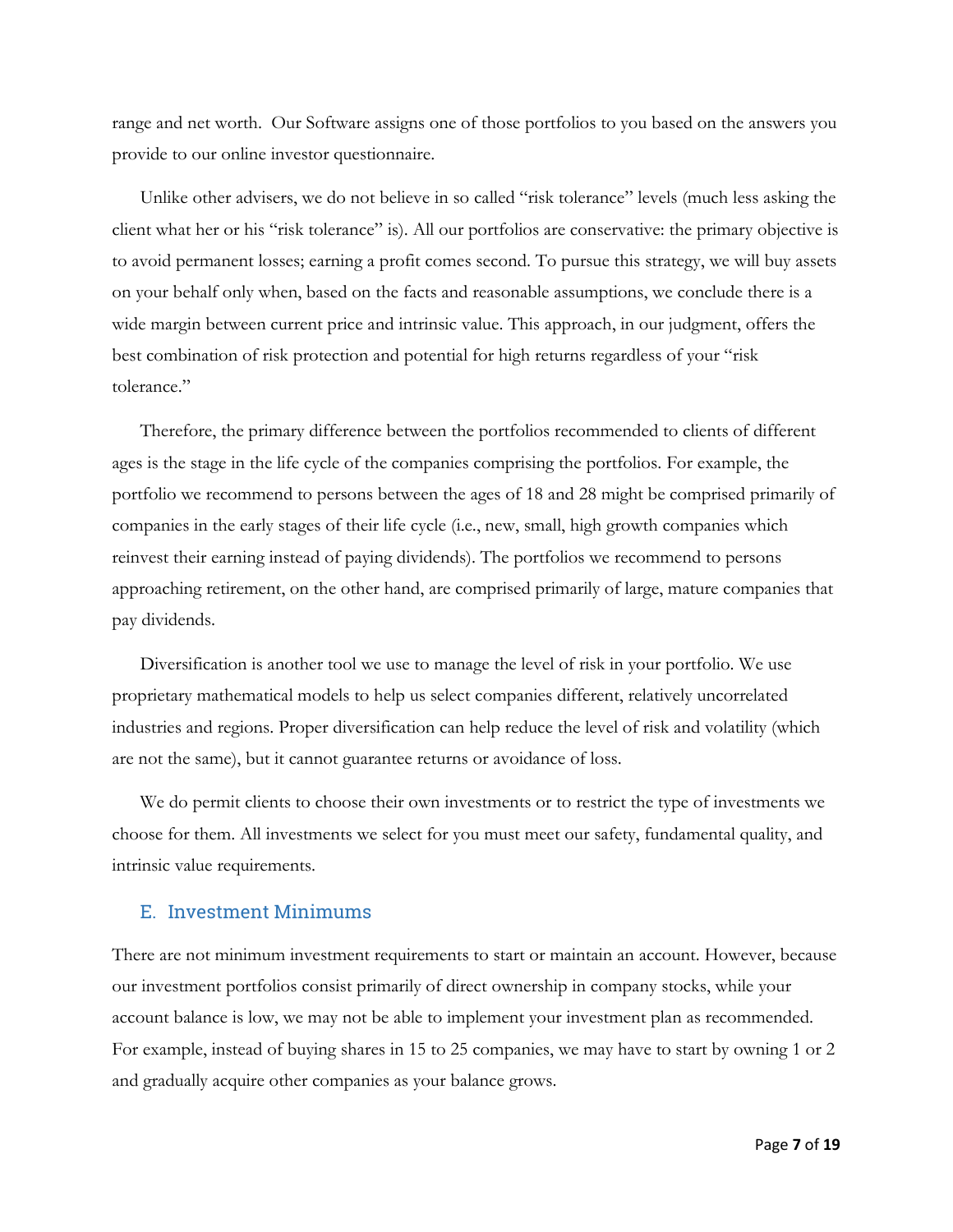#### <span id="page-8-0"></span>F. Asset Under Management

As of March 30, 2019, we manage \$25,163.96 on a discretionary basis.

## <span id="page-8-1"></span>**Item 5. Fees and Compensation**

#### <span id="page-8-2"></span>A. Management Fee

As compensation for services, Abbilon charges a management fee of 0.25% of the market value of each account per quarter (1.00% annually). This Management Fee is calculated quarterly in arrears, based on the net market value of the Client's Account at the end of each quarter (i.e., 0.25% quarterly) using the closing prices of each security on the last trading day of the quarter. The Management Fee is deducted directly from the Client's Account.

#### <span id="page-8-3"></span>B. Fee Waived When You Don't Beat the Market

Abbilon will reimburse the Management Fee for any full year period where your account's total return is below that of the Standard and Poor's 500 Index, as reported in the Wall Street Journal. This Fee Waiver does not apply when the account is terminated before the current full year period is completed.

#### <span id="page-8-4"></span>C. Custodian or Brokerage Fees

Clients are required to establish brokerage accounts at a qualified custodian ("Broker" or "Custodian") which accepts Abbilon LLC as the designated investment advisor for the Client. The Broker will charge Client applicable fees such as trading commissions and other fees according the Broker's own fee schedule. Those fees are separate and apart from the Management Fee Abbilon charges.

Currently, Abbilon has a working relationship with Interactive Brokers, LLC ("IBRK"), a member [NYSE,](http://www.nyse.com/) [FINRA,](http://www.finra.org/) [SIPC](http://www.sipc.org/) and regulated by the SEC and the Commodity Futures Trading Commission. IBRK is headquartered at One Pickwick Plaza, Greenwich, CT 06830. Interactive Brokers is not affiliated with Abbilon. Pursuant to this relationship, all Clients opening accounts with Abbilon may be directed to the IBRK website to open accounts, view balances and conduct other transactions such as deposit or withdraw money from their Abbilon Managed account at IB. All Client assets are held in custody at IBRK unless specifically designated by Client to be held in custody with another Broker or Custodian.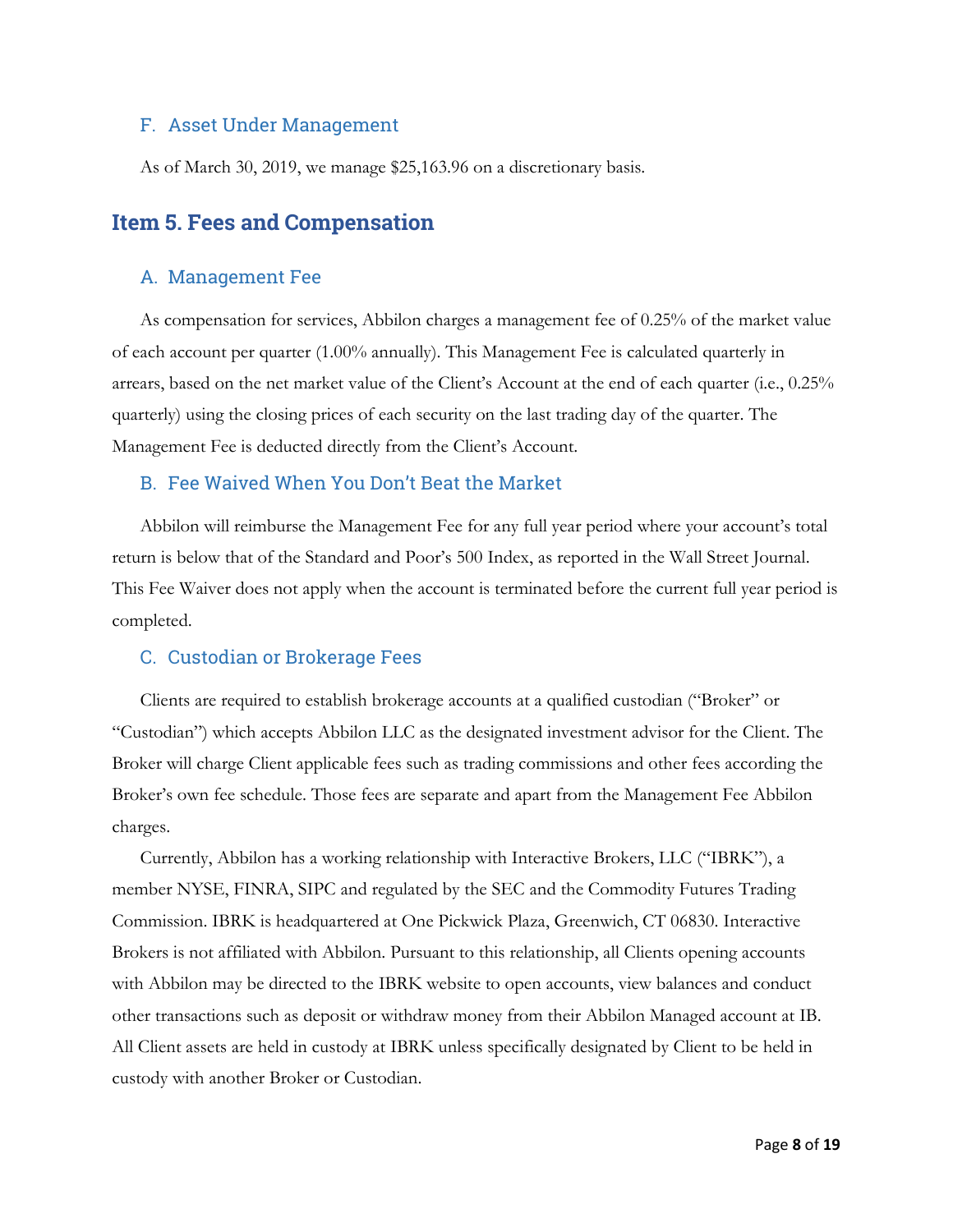The Client authorizes Abbilon LLC to debit the advisory fee directly from the Client's investment account at the designated Broker. If insufficient cash is available to pay such fees, securities in an amount equal to the balance of unpaid fees will be liquidated to pay for the unpaid balance.

### <span id="page-9-0"></span>D. Cancellations and Terminations

Clients may cancel or terminate their account any time without cause and without incurring any penalties or additional fees. Clients may also withdraw all or part of their money any time without incurring any penalties or termination fees (except for IRA which may be subject to government penalties for early withdrawals).

When Clients terminate or cancel an account, We will attempt sell the securities held in the account as soon as practicable at prevailing market prices, using reasonable efforts to obtain best execution. Under normal conditions, transferring of the Client's funds or securities to their bank account or to another custodian may take 3 to 5 business days. Under certain circumstances, the transfer may take up to 10 days.

## <span id="page-9-1"></span>**Item 6. Performance-Based Fees and Side-by-Side Management**

Abbilon does not charge performance-based fees. Our advisory fees are only charged as disclosed above in Item 5.

## <span id="page-9-2"></span>**Item 7. Types of Clients**

We offer investment management services primarily to individuals. Individuals can open taxable investment accounts as well as Individual Retirement Arrangements (IRAs), both traditional and Roth.

Institutional investors, including, corporations, pensions funds, endowments, trusts, estates, and charitable organizations, are welcome. If you are an institutional investor interested in our services, please email us at  $\underline{admin}(\partial_a \text{abbilon.com})$ .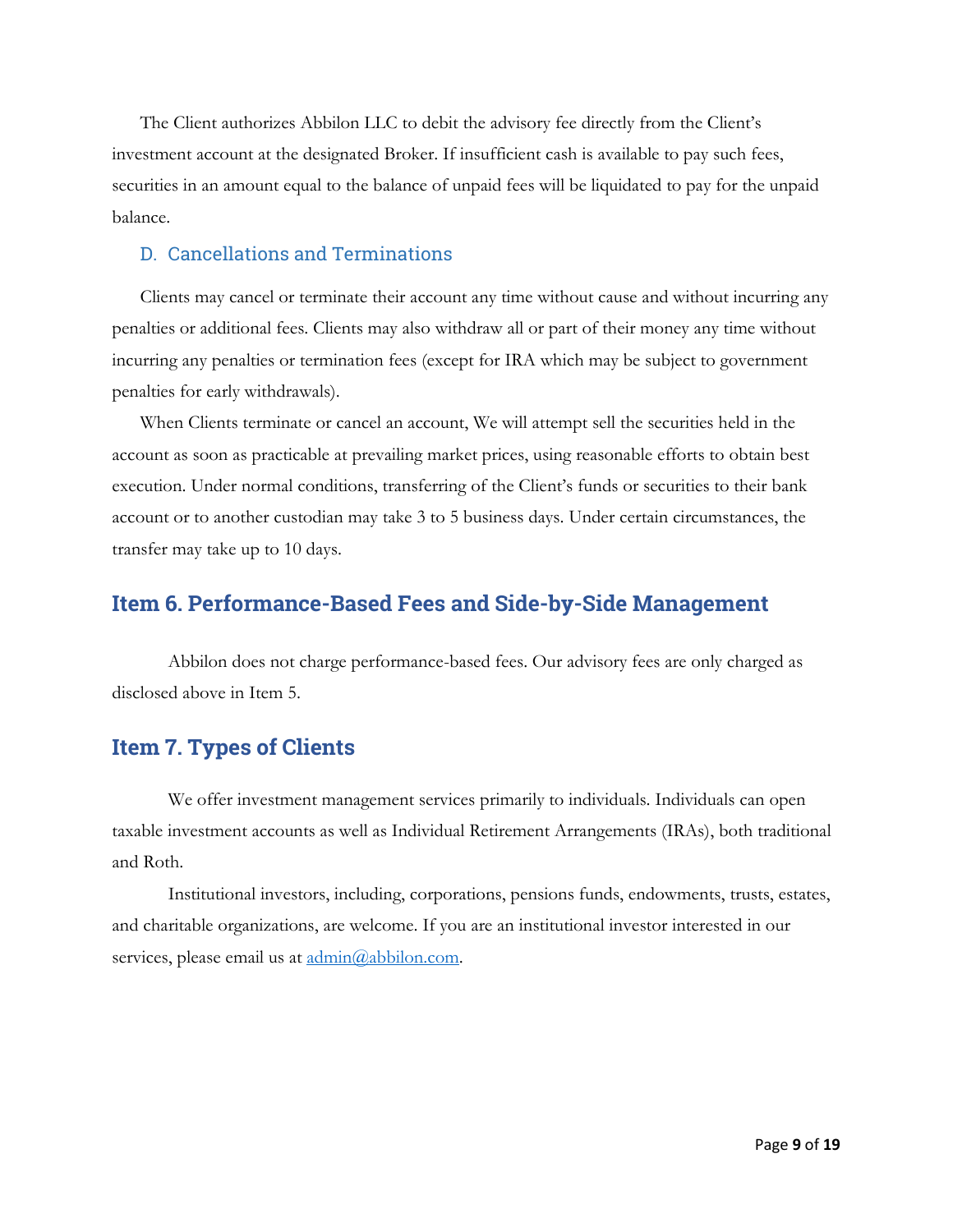## <span id="page-10-0"></span>**Item 8. Methods of Analysis, Investment Strategies and Risk of Loss**

#### <span id="page-10-1"></span>**Our Investment Strategy**

Our investment strategy is quantitative and value oriented. It is designed to produce exceptional returns for our clients by strictly adhering to mathematical and statistical methods which are in turn based on value investing principles.

Value Investing, in simplistic terms, is based on the belief that the best way to earn superior investment returns is to buy assets at significant discounts from their true worth. There are many strategies within this philosophy. In our case, the strategy consists of buying shares (stocks) of "good" companies at significant discounts from their "intrinsic value." A "good company" is one that, according to our quantitative models and fundamental or "qualitative" analysis, possesses the following characteristics:

- i. **Sustainable Earning Power**. Its products or services are highly desirable or necessary and difficult to forgo or substitute. In other words, it enjoys strong competitive advantages.
- ii. **High Profit Margins:** Its normal annual returns on invested capital are significantly above its cost of capital.
- iii. **Good Growth Prospects**: It operates in one or more industries with significant room for growth (as opposed to declining or stagnant industries).
- iv. **Strong Financial Condition**: the company has the financial means to withstand temporary business downturns.
- v. **A Culture of Innovation**: The company's culture and management encourage continuous innovation.

"**Intrinsic Value**" is the present value of all the cash a business will return to its owners during its remaining life. Since the future is unpredictable, the best we can do is estimate future earnings based on the historical record of the company and any assumptions one can reasonably make thereof. When making assumptions about the future, human beings tend to be overly influenced by emotions and biases. That's why, at Abbilon, we use computers to implement mathematical and statistical models in determining the intrinsic value of companies.

Even when we have a reasonable estimate of future earnings, intrinsic value calculations are both imprecise and changeable. Besides the fact that reasonable people disagree as to what a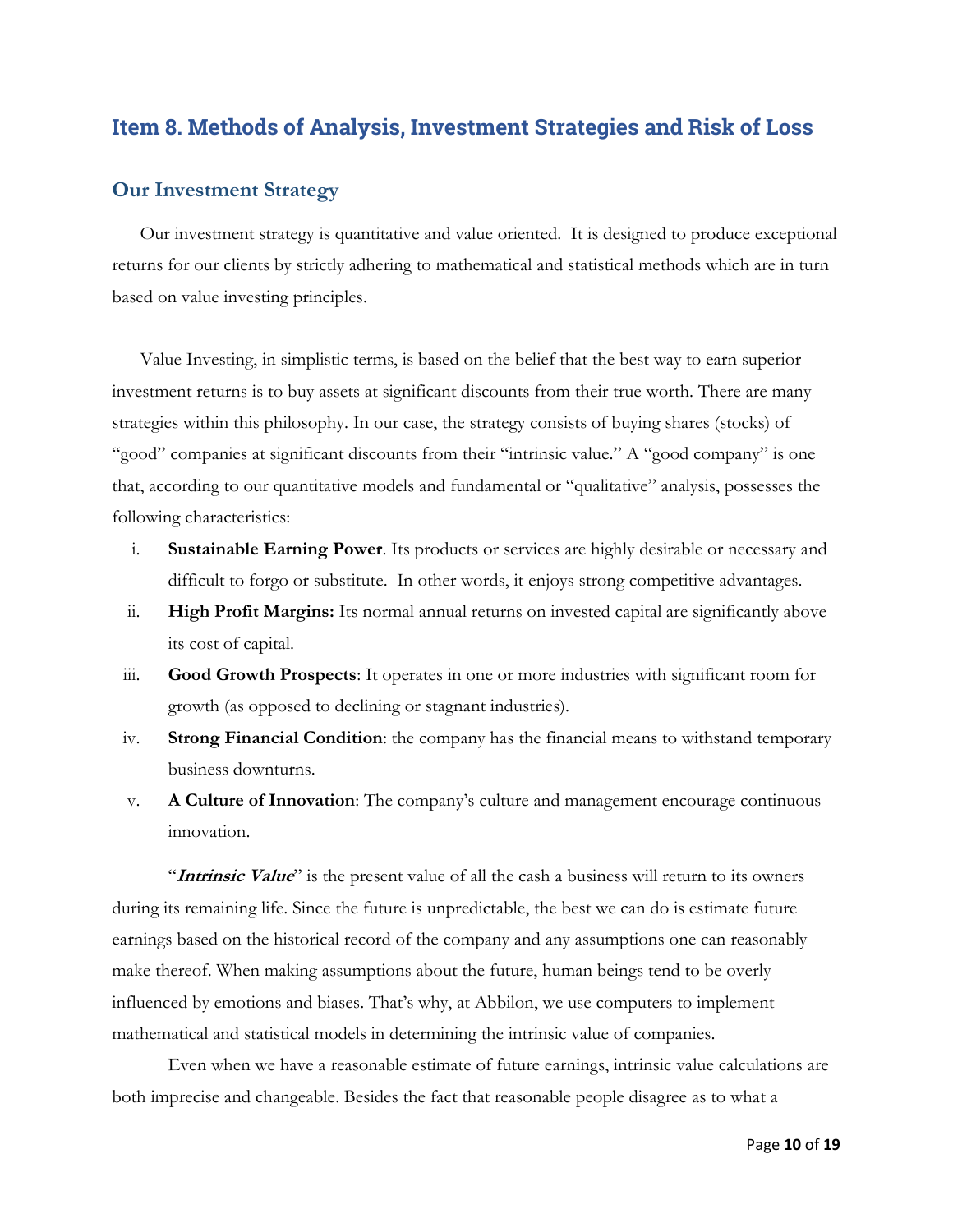reasonable discount rate is, there are many factors which can negatively impact the future cash flows of a business and thus reduce its intrinsic value. – i.e., new competition, technology, regulation, or changes in customers' preferences. To guard these risks, we recommend buying only when prices are significantly below our estimates of intrinsic value. This "Margin of Safety" offers some protection against our errors, negative changes, and other vicissitudes of human endeavors.

To illustrate the concept of "margin of safety," suppose we determine XYZ Corp meets our quality requirements. And say expect it will earn \$10 dollars per share every year for the next 50 years. Assuming the return we'd be willing accept for investing your money in such a company is 8%, the intrinsic value of one XYZ Corp share would be about \$122.00. In this example, we'd be willing to buy XYZ Corp shares ONLY when the price is significantly below \$122. Once the prices rise to \$122, we'd sell it.

Even buying with a margin of safety does not guarantee superior results. To improve the likelihood of investment success, we invest your money in a small, but diverse group of companies. Our investment portfolios are typically comprised of between 15 to 25 companies in unrelated industries and/or with different economic characteristics. Diversifying your investments in companies that operate in unrelated industries can reduce the potential for loss.

Given the increasing interconnectedness of the world economy, finding undervalued, yet uncorrelated investments at the same time is becoming more difficult, but it remains our objective.

Our investment strategy is designed to beat the stock market (as measured by the Standard and Poor's 500 Index) over periods of five years or longer. Our investment strategy (known as "value investing") is based on common sense, logic, and a long history of success. If you buy low and sell high, as the strategy requires, returns should be higher and risk lower. However, history also shows that most people have difficulty following this investment strategy for extended periods. We believe the reason is mainly psychological – human beings seem hard-wired to focus on the short term and to follow popular opinions. To implement our strategy successfully, we must buy when stocks are significantly undervalued; but companies become significantly undervalued when there is some economic, geo-political, or company specific crisis. Unfortunately, to generate superior investment returns over a long period of years, we must buy when most people are selling, sell when most people are buying, and hold positions contrary to popular opinion for long periods of years. Before investing with us, please consider whether those are emotional pressures you are willing to withstand.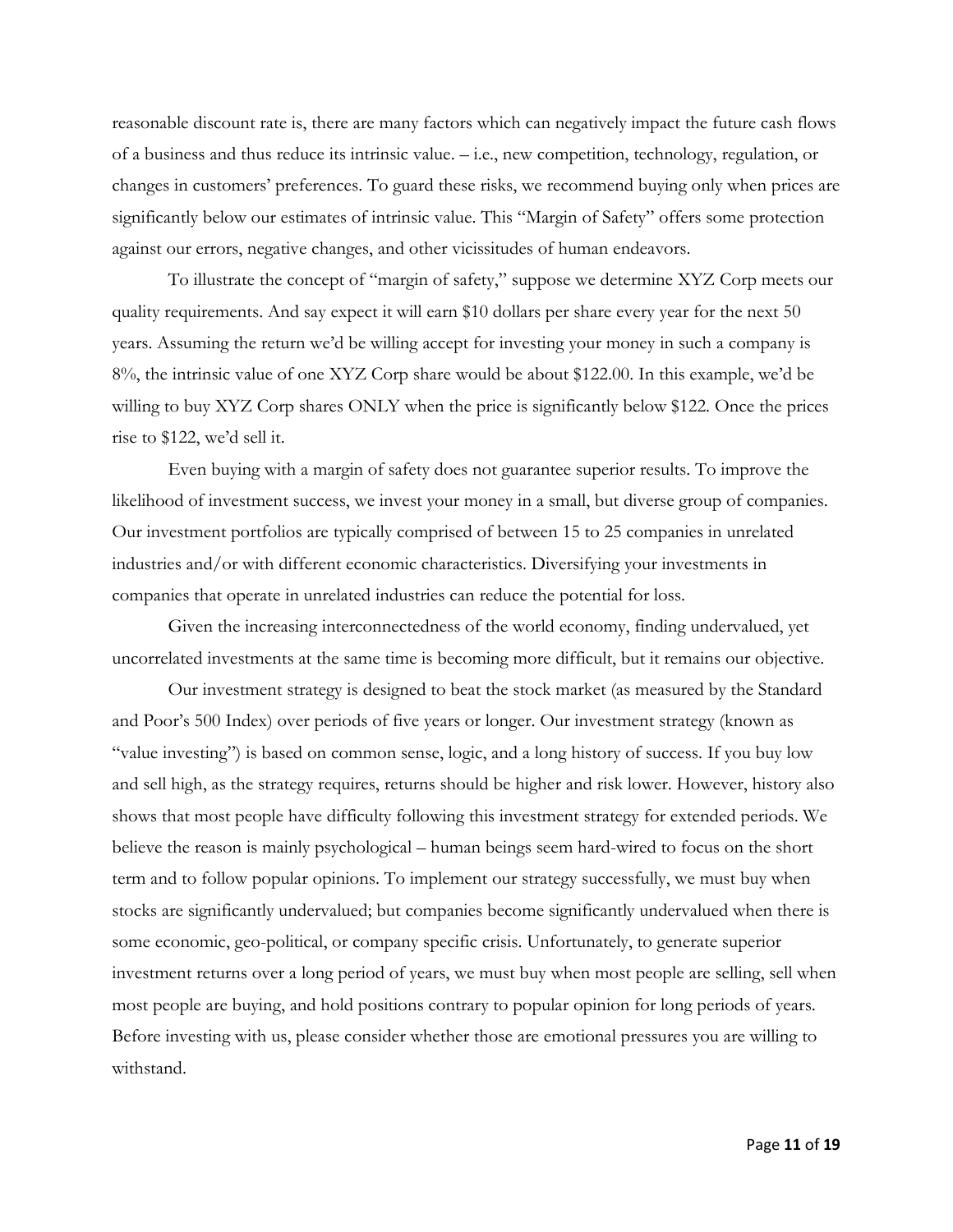#### <span id="page-12-0"></span>**Risk of Loss**

Whenever you invest your money - whether in stocks, bonds, mutual funds, index funds or any other investment vehicle - you assume some level of risk. There are different types of risks and therefore different ways to manage or minimize those risks. The following brief descriptions are meant to explain the types of risks more commonly associated with the investment strategy we employ and the type of investment vehicles we use to implement it.

#### <span id="page-12-1"></span>**Volatility.**

The prices of stocks, bonds, mutual funds, and all other forms of investments change daily, hourly and by the minute. These frequent ups and downs is known as volatility. Typically, stocks are more volatile than bonds, and small stocks are more volatile than large stocks. One way to minimize volatility in a portfolio is to own many securities or even different types of securities. A portfolio comprised of 10 stocks usually has higher volatility (i.e., price swings are wider) than a portfolio comprised of 500 stocks. Also, a portfolio comprised by 70% stocks and 30% bonds is less volatile than a portfolio comprised of 100% stocks. Volatility is caused primarily by the differences of opinion among investors.

During periods of economic or political uncertainly, daily price swings become bigger. Many commentators, however, draw an incorrect conclusion from observing spikes in volatility: They say small investors have no chance in a market now dominated by the erratic behavior of the big institutions and hedge funds. This conclusion is dead wrong. Such markets are ideal for any investor - small or large - so long as he sticks to his investment strategy. Volatility, often caused by investors who speculate irrationally with huge sums, offers more chances for well-informed long-term investors to make intelligent investment moves.

Abbilon clients should expect to experience considerable volatility in their quarterly and annual results. That's assured by the general volatility of the stock market, by the concentration of our portfolios in relatively few companies, and by our preference for small and misunderstood companies. We not only accept this volatility but welcome it: A tolerance for short-term swings improves our long-term prospects. In football parlance, we measure our performance by points scored, not yards ran.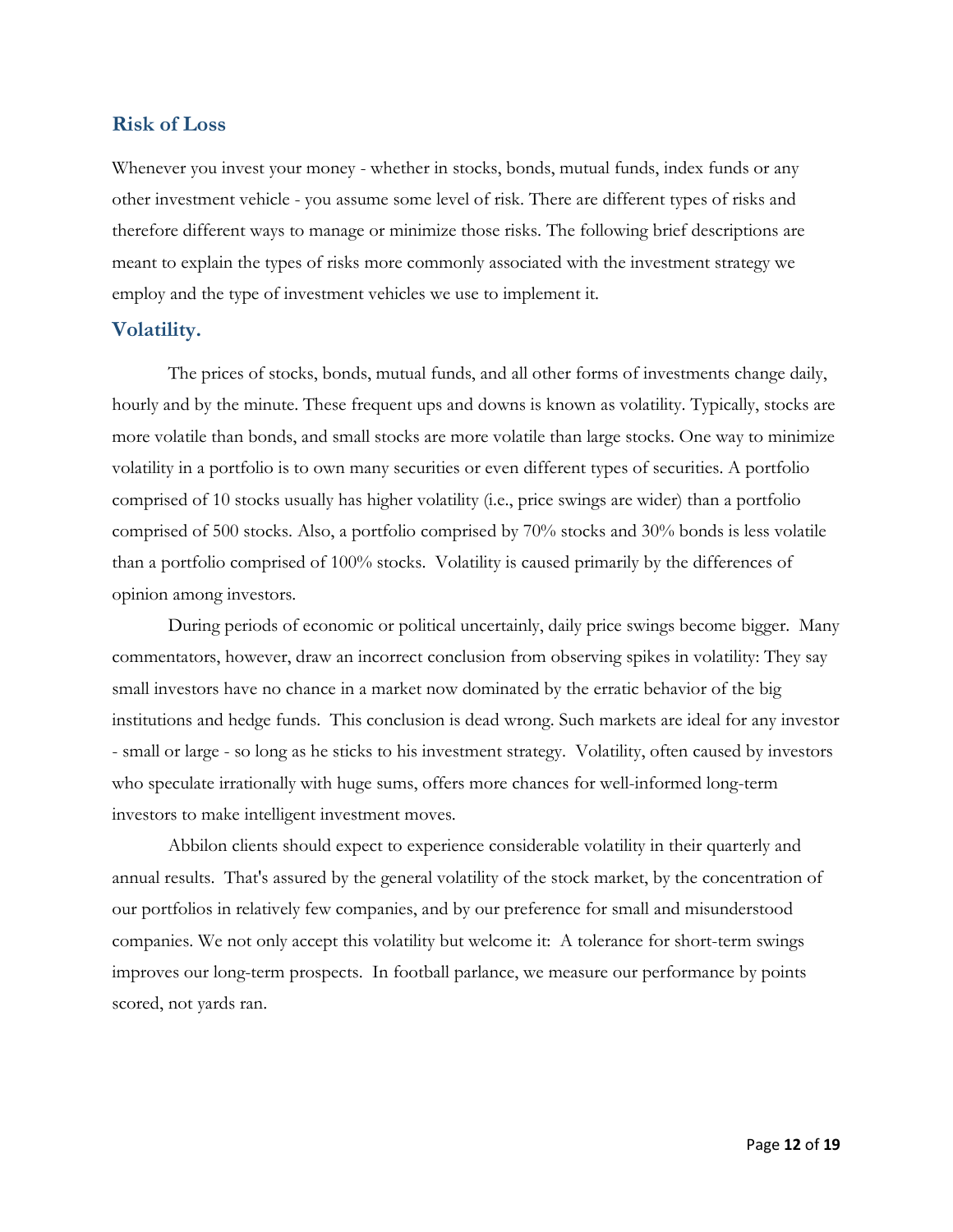#### <span id="page-13-0"></span>**Permanent Loss of Value.**

Another type of risk, and the one we believe is more significant, is the risk of permanent loss of value. The risk that a business will lose its ability to generate cash at a profit due to competition, changes in client preferences, regulations, or any other reason. For long term investors, this should be the main concern. We guard against this risk by investing in companies that, in our opinion, have strong competitive advantages, financial strength to withstand temporary business declines, and a culture of innovation.

#### **Equity Securities Risk.**

Equity securities (i.e., stocks) fluctuate in value in response to many factors, including the activities, results of operations, and financial condition of individual companies; the business market in which individual companies compete; industry market conditions; interest rates; and general economic environments. In addition, unforeseeable events such as domestic and international political instability, terrorism and natural disasters may cause sudden and significant price declines in equity securities.

#### **Value Style Risk**

Abbilon strives to adhere to a value investment philosophy. This means we try to buy investments when the market price is significantly below our estimate of intrinsic value. This approach presents two kinds of risks: First, the market may continue to disagree with us about the true value of the investment indefinitely. Second, the underlying business may fail to perform as expected and the price or value we anticipated may never materialize.

#### **Small Company Risk**

Abbilon may invest a significant part of your assets in small or medium size companies. Historically such companies are more likely to be undervalued by market participants. The price of small and medium-sized companies, especially those competing in newer fields or industries, tend to swing up and down more frequently and within a larger range than big companies. Also, smaller companies are usually more vulnerable to adverse developments such as economic downturns, competition, business plan execution, loss of key employees, etc.

#### **Concentration Risk**

Abbilon's investment strategies typically recommend investing a diverse but relatively small group of companies. This type of strategy may offer higher returns but also the risk of amplified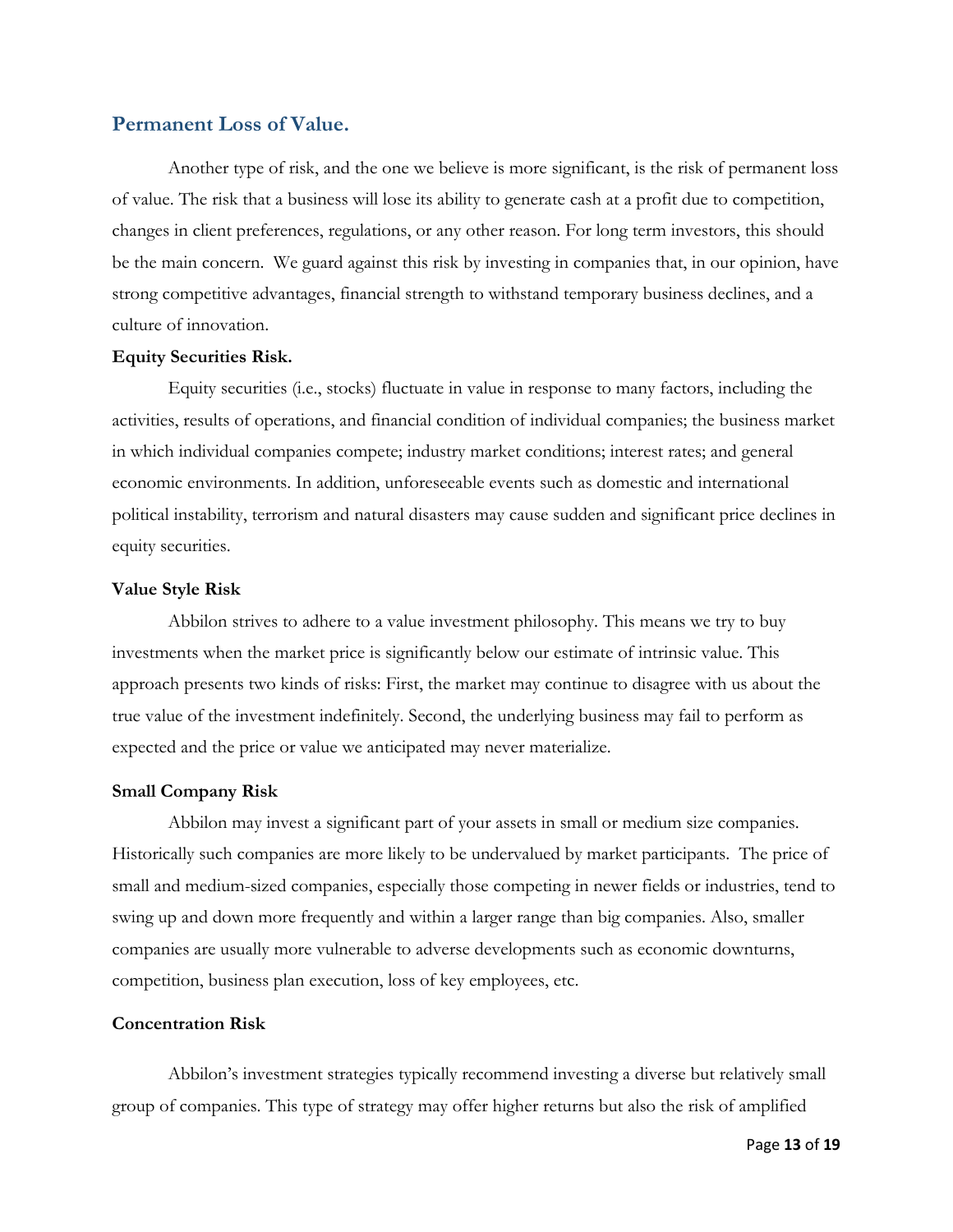losses that may occur from having a large portion of your holdings in a investment, asset class or market segment relative to your overall portfolio.

# <span id="page-14-0"></span>**Item 9. Disciplinary Information**

None. Abbilon has not been subject to any disciplinary events, nor is it party to any legal disputes or litigation.

# <span id="page-14-1"></span>**Item 10. Other Financial Industry Activities and Affiliations**

None.

# <span id="page-14-2"></span>**Item 11. Code of Ethics, Participation or Interest in Client Transactions and Personal Trading**

## <span id="page-14-3"></span>**Code of Ethics**

Abbilon maintains a code of ethics that requires all officers and employees to conduct themselves with the highest standards of honest conduct and business ethics in all aspects of their activities concerning Abbilon and Abbilon clients. A copy of Abbilon's Code of Ethics is available to clients and prospective clients upon request.

A copy of Abbilon's Code of Ethics is available by request by sending an email to [support@abbilon.com.](mailto:support@abbilon.com)

## <span id="page-14-4"></span>**Participation or Interest in Client Transactions**

Abbilon and its associated persons are prohibited from buying securities from or selling securities to any Abbilon client. Abbilon and its associated persons may buy or sell securities issued by the same companies they recommend to Abbilon clients, provided they are not using their knowledge of Abbilon Client's positions, holdings or trading intentions or patterns to make trading decisions in such securities.

## <span id="page-14-5"></span>**Personal Trading**

Abbilon expressly prohibits any person associated with us from trading securities based on material, non-public information for themselves or others.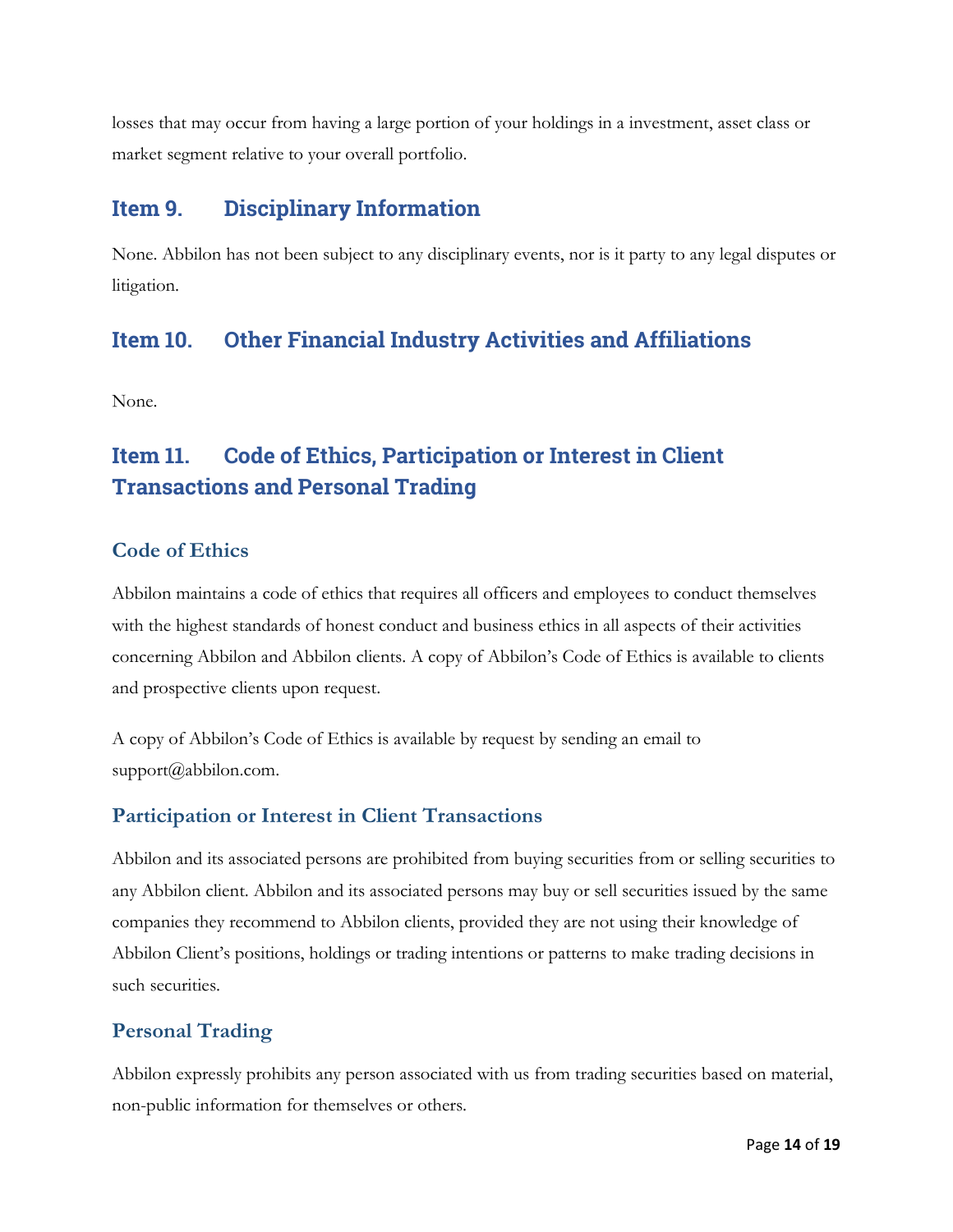## <span id="page-15-0"></span>**Item 12. Brokerage Practices**

In selecting broker-dealers to execute transactions for our Clients, We seek the best available overall terms, based on a variety of factors, including:

- the ability to achieve prompt and reliable executions at favorable prices;
- the operational efficiency with which transactions are executed;
- the competitiveness of commission rates;
- the borrowing terms or securities lending arrangements available from the broker; and
- the financial strength, integrity, and stability of the broker.

Recognizing the value of these factors, Abbilon may pay brokerage commissions in excess of that which another broker might have charged for effecting the same transaction or series of transactions.

Abbilon regularly evaluates available broker-dealers and the reasonableness of the costs we pay those brokers on behalf of our clients. However, the Firm is not obligated to solicit competitive bids or seek the lowest available commission costs.

Although Abbilon may also consider the quality, comprehensiveness, and frequency of available research and related services to be of value, Abbilon will not receive any "soft dollar" benefits from brokers. If in the future Abbilon determines that it will accept research, it will pay using hard dollars or soft dollars in accordance with Section 28(e) of the Securities Exchange Act of 1934, as amended. It will be disclosed and used generally for the benefit of all clients.

The Firm does not consider client or investor referrals in selecting or recommending broker-dealers.

The Firm does not recommend, request, require, or permit clients to direct brokerage.

The Firm uses best efforts to allocate trading opportunities fairly and equitably among Clients. If a Client and any other Firm-sponsored investment entity attempt to place orders in the same instrument, in the same direction, and at the same time, the Firm's systems will not combine the orders but will randomly allow one order to go first, thus allowing one trading entity to enter the market before the other. In addition, the Firm has no control over the timing or manner in which orders will be filled, and therefore, an order that enters the market first may not be filled first or may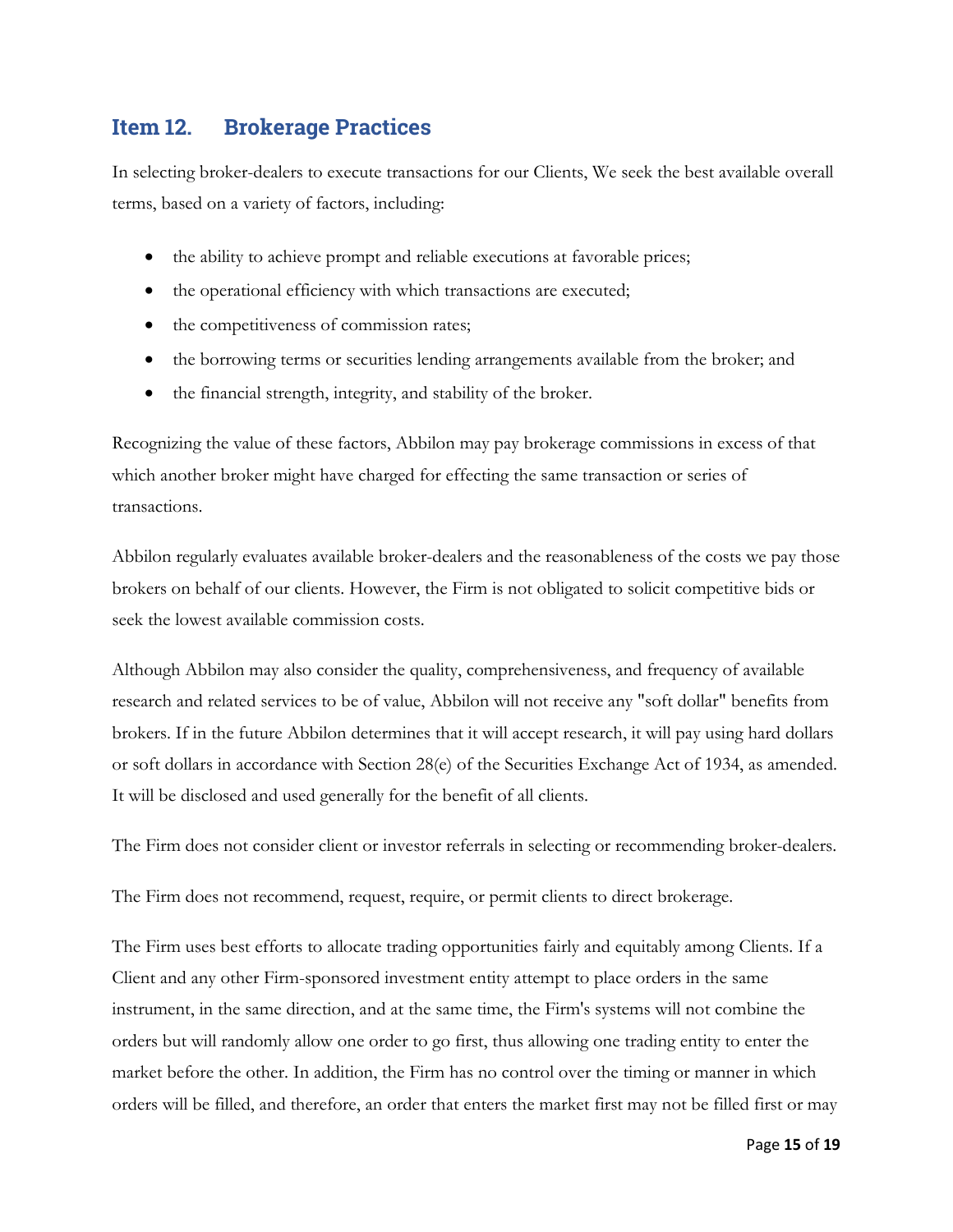not be filled at all. The Firm does not engage in post-trade allocations among orders placed by a Fund and any other Firm-sponsored investment entity.

As of this filing, all Client Account trades are executed using Interactive Brokers, LLC unless the Client designates a different broker.

We may aggregate buy and sell orders for multiple Clients when we determine that two or more Clients need to buy or sell a security on the same date and time. In such event, each Client will pay or receive the average price of the securities purchased or sold in such aggregated transaction. As a result, the price may be either higher or lower to the Client than it would be if similar transactions were not being executed concurrently with other Clients.

When buy or sell orders are not filled completely, Abbilon allocates the securities bought or sold pro-rata, based on the size of the orders placed on behalf of each Client. If for some reason pro-rata allocation is not feasible, Abbilon will allocate securities bought or sold on a random basis. The goal of these policies is to ensure that all Clients receive fair and equal treatment over time.

## <span id="page-16-0"></span>**Item 13. Review of Accounts**

#### Reviews of Client Accounts

Abbilon reviews Client Accounts on a regular basis. Certain events or changes in circumstances may prompt updates to securities holdings. These include significant market events affecting the prices of one or more securities held by a Client, changes in investment objectives or guidelines of a Client, or specific arrangements with Clients.

#### Reports to Clients

Clients can access their account balance, holdings, and fees charged as of the closing date of the period anytime by logging in to their account through [www.abbilon.com/login.](http://www.abbilon.com/login) From time to time, Abbilon may post special reports or notices to Clients on our website or send them to clients via email. Abbilon does not send physical papers to clients.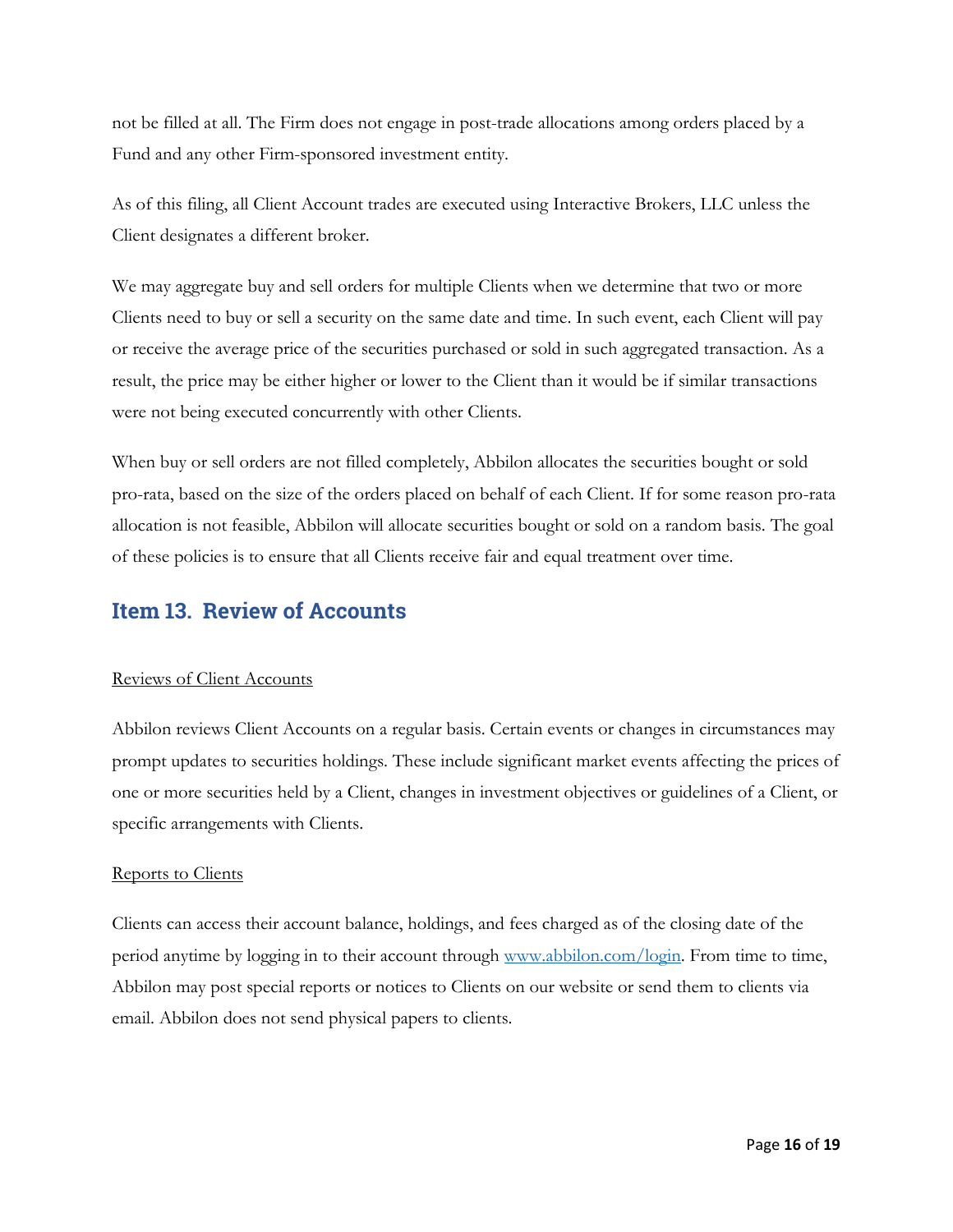## <span id="page-17-0"></span>**Item 14. Client Referrals and Other Compensation**

Abbilon does not pay third parties for client referrals as of the date of this Brochure. However, we reserve the right to enter into referral arrangements in the future without prior notice. For example, Abbilon expects from time to time to run promotional campaigns to attract Clients to open Accounts on www.abbilon.com. These promotions may include additional Account services or products offered on a limited basis to select Clients, more favorable fee arrangements, or reduced advisory fees for Clients. We may implement an Invite Program pursuant to which Clients may invite friends, family and others to open an Abbilon Account in exchange for rebates or fee reductions or other compensation.

These arrangements may create an incentive for a third-party or existing Clients to refer prospective Clients to Abbilon, even if the third-party would otherwise not make the referral. These arrangements may also create a conflict of interest for a Client to maintain a certain level of assets managed through Abbilon if doing so would result in eligibility to receive an incentive, bonus or additional compensation. Abbilon may also pay pre-determined fees to third-parties for directing new users to Abbilon, which may be in the form of so-called CPM, CPC or CPA arrangements (respectively, impressions, clicks or acquisition through other websites). For example, Abbilon may advertise on various social media and other websites, including sites on which bloggers may write articles about Abbilon and its services, and pays an advertising fee based upon the potential client leads (but not new client account openings) generated by those advertisements.

Abbilon exercises no editorial control over such sites. While it is not a common practice, Abbilon from to time may engage solicitors whom it would pay for Client referrals. If so, Abbilon will disclose this practice in writing to the affected Clients and comply with the requirements of Rule 206(4)-3 under the Investment Advisers Act of 1940, as amended, to the extent required by applicable law.

## <span id="page-17-1"></span>**Item 15. Custody**

Abbilon does not act as custodian for any Client. We use "Qualified Custodians" such as registered broker-dealers or banks, to act as custodians for Client Accounts as required under the Advisers Act. Qualified custodians are expected to provide account statements at least quarterly that show all holdings and activity. We strongly recommend that clients compare the portfolio holdings listed in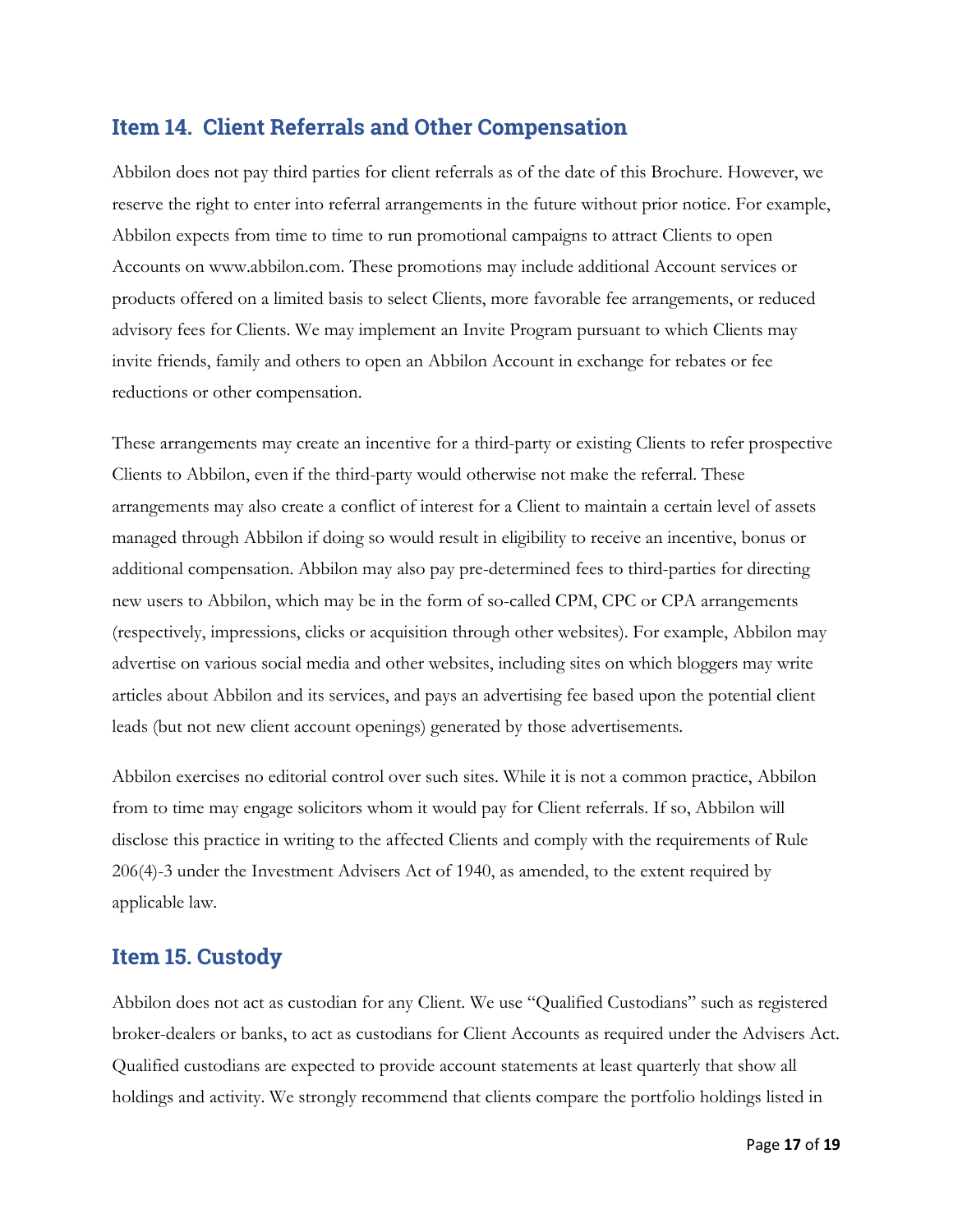Abbilon's website accounts to reports against those provided by the qualified custodian and immediately alert both institutions if they notice any discrepancies.

## <span id="page-18-0"></span>**Item 16. Investment Discretion**

Clients who decide to retain Abbilon as their investment adviser must complete and execute a Abbilon Client Account Agreement ("Account agreement"). Under the terms of the Account Agreement, Abbilon assumes full discretionary trading and investment authority over the Client's assets held with IBRK or other custodians as the case may be. This means Abbilon is given full authority under a power of attorney arrangement to select the timing, size, and identity of securities to buy and sell for the Client as well as enter into, amend or terminate contracts relating to the account.

A Client should understand that subject only to Abbilon's fiduciary duties, Abbilon's full discretionary trading and investment authority over the Client's assets held with the custodian means that the timing, size, and identity of securities to buy and sell for trades for Client Accounts is completely within Abbilon's discretionary authority, and while Abbilon seeks to respond to Client deposits, Client changes in risk profiles, Client withdrawal requests and other reasonable Client requests in a timely and reasonable manner, Abbilon does not represent or guarantee that Abbilon will respond to any such Client actions or requests immediately or in accordance with set time schedule.

Further, Abbilon is not responsible to Client for any failures, delays and/or interruptions in the timely or proper execution of trades or any other trading instructions placed by Abbilon on behalf of Client through IBRK or any other third party broker-dealer due to any reason or no reason, including without limitation any or all of the following, which are likely to happen from time to time: (A) any kind of interruption of the services provided by IBRK or its clearing or executing brokerdealers or Abbilon's ability to communicate with IBRK or its clearing or executing broker-dealers (B) hardware or software malfunction, failure or unavailability; (C) IBRK system outages; (D) internet service failure or unavailability; (E) the actions of any governmental, judicial or regulatory body; and/or (F) force majeure.